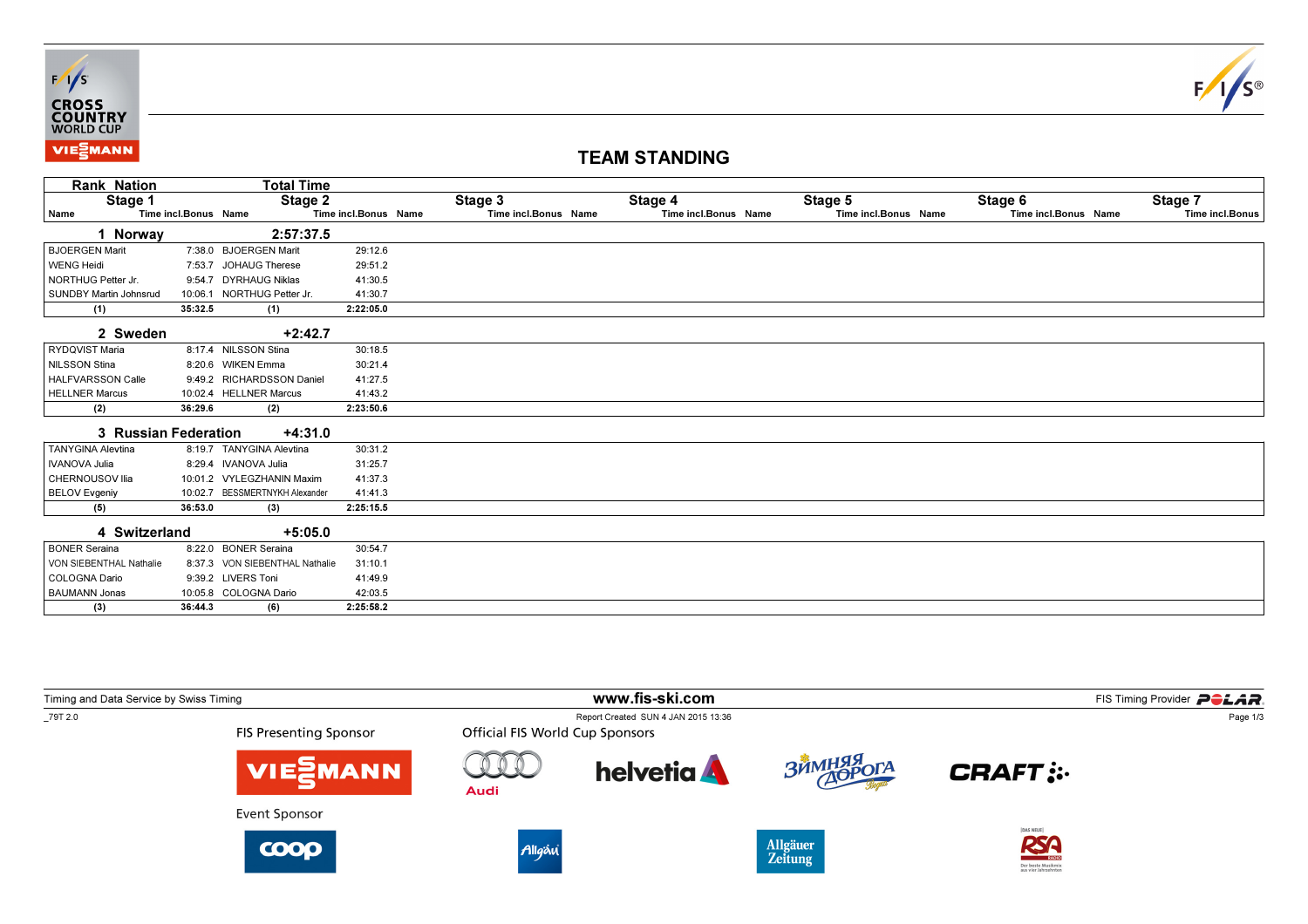



## TEAM STANDING

| <b>Rank Nation</b>     |                      | <b>Total Time</b>                  |                      |                      |                      |                      |                      |                 |
|------------------------|----------------------|------------------------------------|----------------------|----------------------|----------------------|----------------------|----------------------|-----------------|
| Stage 1                |                      | Stage 2                            |                      | Stage 3              | Stage 4              | Stage 5              | Stage 6              | Stage 7         |
| ∣ Name                 | Time incl.Bonus Name |                                    | Time incl.Bonus Name | Time incl.Bonus Name | Time incl.Bonus Name | Time incl.Bonus Name | Time incl.Bonus Name | Time incl.Bonus |
| 5 Germany              |                      | $+5:06.6$                          |                      |                      |                      |                      |                      |                 |
| <b>FESSEL Nicole</b>   |                      | 8:06.5 FESSEL Nicole               | 30:36.8              |                      |                      |                      |                      |                 |
| <b>HERRMANN Denise</b> |                      | 8:14.4 HERRMANN Denise             | 30:47.0              |                      |                      |                      |                      |                 |
| <b>BOEGL Lucas</b>     |                      | 10:12.6 DOTZLER Hannes             | 42:05.5              |                      |                      |                      |                      |                 |
| NOTZ Florian           |                      | 10:23.3 DOBLER Jonas               | 42:18.0              |                      |                      |                      |                      |                 |
| (6)                    | 36:56.8              | (5)                                | 2:25:47.3            |                      |                      |                      |                      |                 |
| 6 Italy                |                      | $+5:26.8$                          |                      |                      |                      |                      |                      |                 |
| STUERZ Giulia          |                      | 8:37.0 DE MARTIN TOPRANIN Virginia | 31:14.8              |                      |                      |                      |                      |                 |
| DEBERTOLIS Ilaria      | 8:37.1               | <b>BAUDIN Francesca</b>            | 31:33.5              |                      |                      |                      |                      |                 |
| HOFER David            |                      | 10:15.0 DE FABIANI Francesco       | 41:13.1              |                      |                      |                      |                      |                 |
| CLARA Roland           |                      | 10:15.8 NOECKLER Dietmar           | 41:18.0              |                      |                      |                      |                      |                 |
| (11)                   | 37:44.9              | (4)                                | 2:25:19.4            |                      |                      |                      |                      |                 |
| 7 Finland              |                      | $+7:43.6$                          |                      |                      |                      |                      |                      |                 |
| NISKANEN Kerttu        |                      | 8:13.4 NISKANEN Kerttu             | 30:44.1              |                      |                      |                      |                      |                 |
| <b>MONONEN Laura</b>   |                      | 8:16.4 SAARINEN Aino-Kaisa         | 30:54.4              |                      |                      |                      |                      |                 |
| NISKANEN livo          |                      | 10:26.2 NISKANEN livo              | 41:30.4              |                      |                      |                      |                      |                 |
| HYVARINEN Perttu       |                      | 10:26.6 NOUSIAINEN Ville           | 44:49.6              |                      |                      |                      |                      |                 |
| (8)                    | 37:22.6              | (7)                                | 2:27:58.5            |                      |                      |                      |                      |                 |
| 8 France               |                      | $+8:38.5$                          |                      |                      |                      |                      |                      |                 |
| THOMAS HUGUE Coraline  |                      | 8:13.0 JEAN Aurore                 | 31:45.6              |                      |                      |                      |                      |                 |
| <b>JEAN Aurore</b>     |                      | 8:19.6 THOMAS HUGUE Coraline       | 31:58.3              |                      |                      |                      |                      |                 |
| MANIFICAT Maurice      |                      | 10:06.0 MANIFICAT Maurice          | 42:44.9              |                      |                      |                      |                      |                 |
| <b>DUVILLARD Robin</b> |                      | 10:07.0 GAILLARD Jean Marc         | 43:01.6              |                      |                      |                      |                      |                 |
| (4)                    | 36:45.6              | (9)                                | 2:29:30.4            |                      |                      |                      |                      |                 |